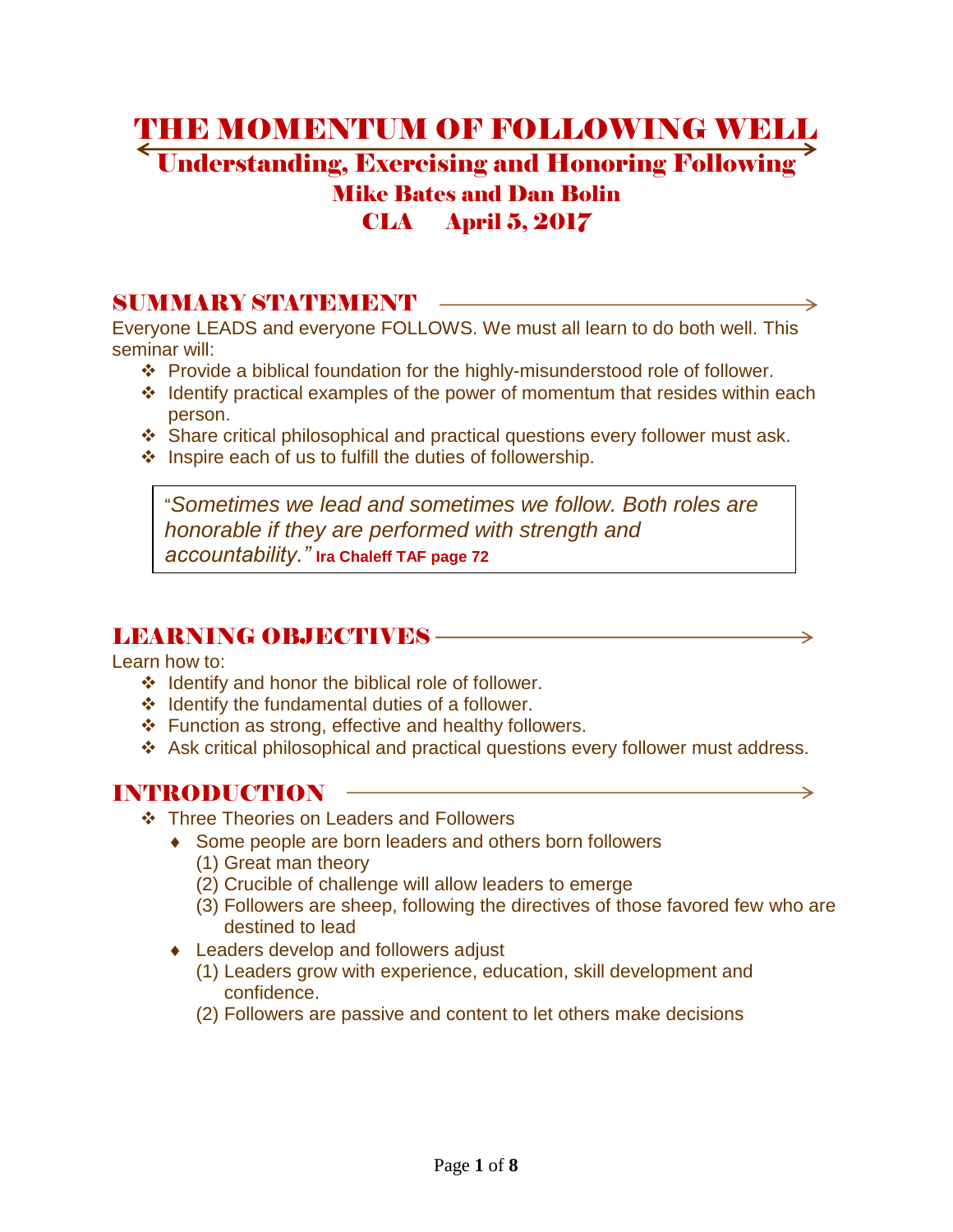- ◆ Leadership and followership are roles we fulfill
	- (1) Leaders are those who lead
	- (2) Followers those who follow
	- (3) We all do both
	- (4) Most of us lead and follow simultaneously we follow our boss, our board, our pastor, etc. And we lead our staff and volunteers.
- **❖** Two Assumptions
	- ◆ Followership and Leadership are roles we all play as a culture (Christian and non-Christian) we have focused on leading at the expense of following.
	- This seminar will focus primarily on Followership as it applies to the church and non-profit settings. (See 'Styles' below.)

*"The usual ways of looking at leaders and followers are no longer useful."* **Ernest Stech TAF page 41** 

### BIBLICAL FOUNDATION

- ❖ Biblical Examples
	- ◆ Moses Joshua
	- Elijah Elisha
	- $\triangleleft$  Barnabas Paul
	- $\rightarrow$  Paul Timothy
- The Centurion submitted to authority above him and exercised authority over those under him - *For I myself am a man under authority, with soldiers under me. I tell this one, 'Go,' and he goes; and that one, 'Come,' and he comes. I say to my servant, 'Do this,' and he does it."* (Matthew 8:9)
	- $\rightarrow$  The great sandwich leaders above followers below  $\rightarrow$  we are the turkey in the middle.
	- If the centurion didn't have a leadership structure above him, he would not have had the authority to lead the followers below him.
- Jesus said, **"Follow me."**
	- **New Identity –** "Come, *follow me*," Jesus said, "and I will make you fishers of men." At once they (Peter and Andrew) left their nets and followed him. (Matthew 4:19-20)
	- **New Challenge –** And anyone who does not take his cross and *follow me* is not worthy of me. (Matthew 10:38)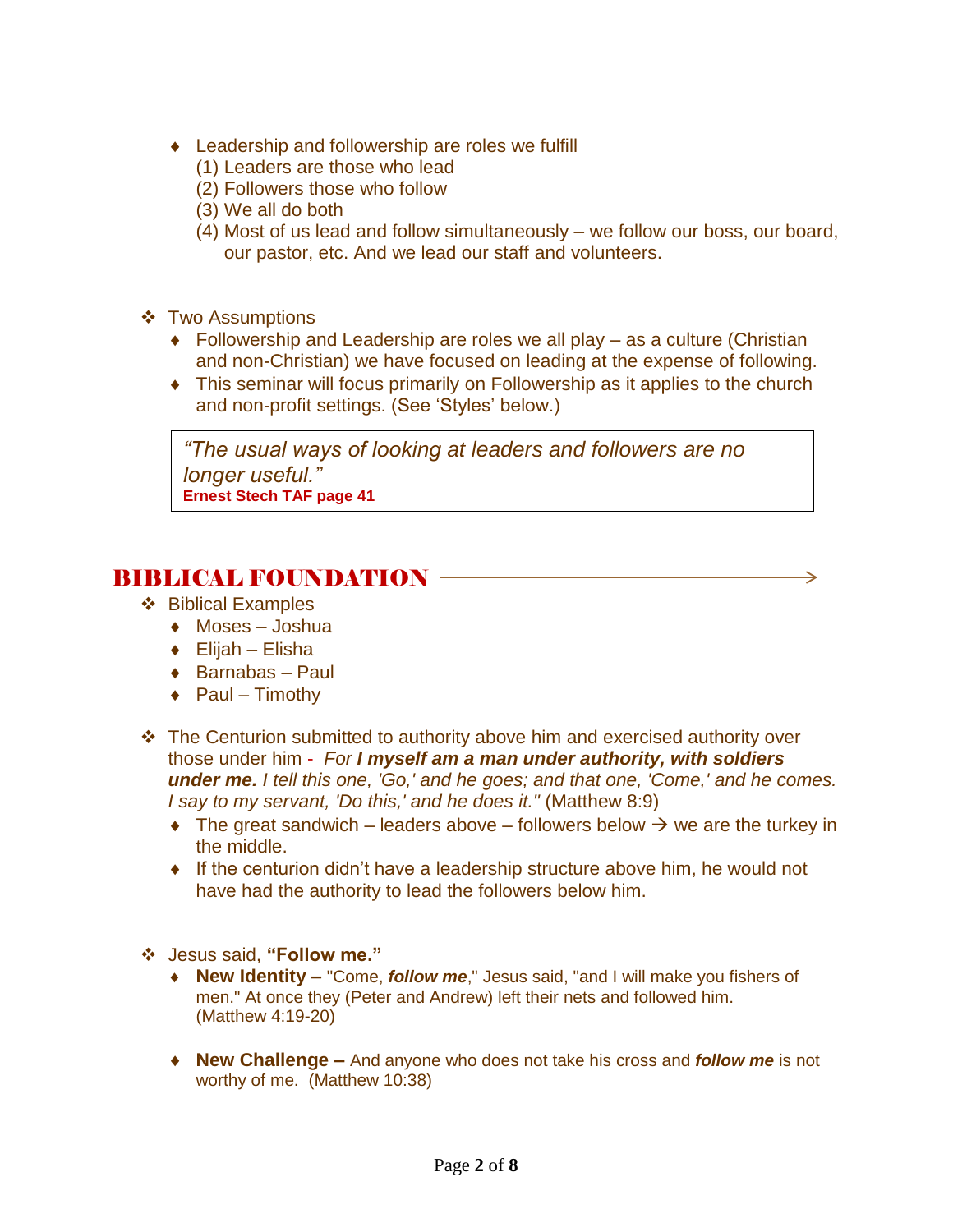- ◆ **New Priority** Then Jesus said to his disciples, "If anyone would come after me, he must deny himself and take up his cross and *follow me*. (Matthew 16:24)
- **New Commitment –** Jesus answered, "If you want to be perfect, go, sell your possessions and give to the poor, and you will have treasure in heaven. Then come, *follow me*." (Matthew 19:21)
- **New Leadership Opportunities –** Peter answered him, "We have left everything to *follow you*! What then will there be for us?" Jesus said to them, "I tell you the truth, at the renewal of all things, when the Son of Man sits on his glorious throne, *you who have followed me will also sit on twelve thrones, judging the twelve tribes of Israel*. (Matthew 19:27-28)

### DEFINITION, STYLES, ATTRIBUTES AND DUTIES –

- Definition **(Merriam-Webster)**
	- Someone who supports and is guided by another person or by a group, religion, etc.

*"Followership . . . is the acceptance of influence from another person or persons without feeling coerced and toward what is perceived to be a common purpose."* **Stech TAF page 48-49**

A person who likes and admires (someone or something) very much.

*"Followership means partnering with leaders to achieve worthy ends."* **Chaleff TAF page 69**

- ◆ Someone who does what other people say to do.
- Styles Leader/Follower Dynamic
	- Introduction There are different styles and levels of intensities of the leader/follower relationship

"*Followers do not serve leaders. . .Rather, I posit, both leaders and followers serve a common purpose, each from their own roles."* **Chaleff TAF page 71**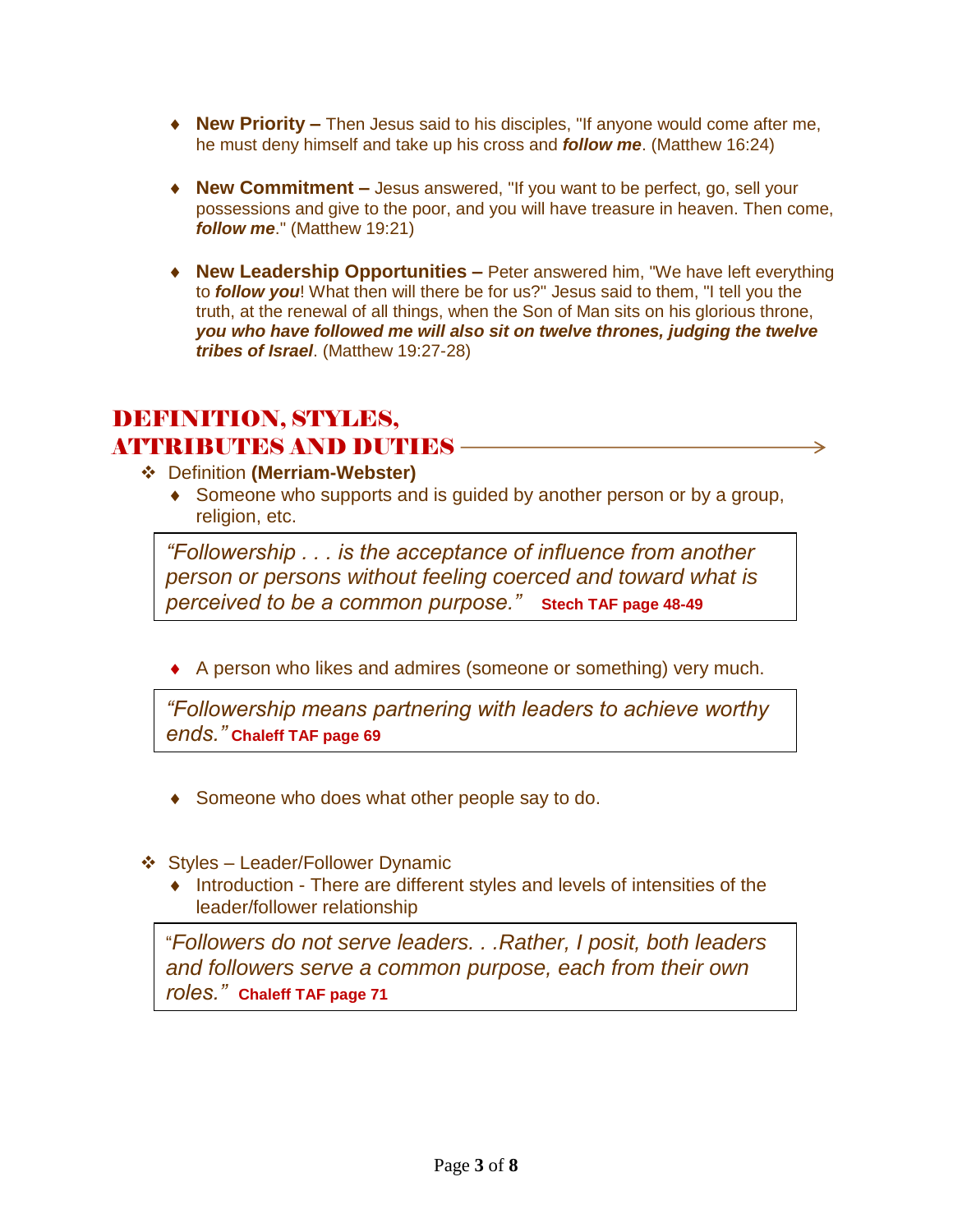#### **Vow of Allegiance - Oath of Loyalty**

- (a) Military, Public Office, Public Service
- (b) Formal, hierarchical structure
- (c) Command and control
- (d) Follower failure  $\rightarrow$  Firing Squad

#### **Commitment of Responsibility – Professional Obligation**

- (a) Workplace Employer/Employee Relationship
- (b) Consulting
- (c) Contract Labor
- (d) Duties of Effort, Loyalty and Task Fulfillment
- (e) Follower failure  $\rightarrow$  Firing

#### **Voluntary Association – Pure Volunteer Status**

- (a) Church and Non-Profit contexts
- (b) Volunteers and Donors
- (c) Loose Association
- (d) Informal Relationship
- (e) Follower failure  $\rightarrow$  Nothing You're Stuck (Leader's Firing)

#### Attributes

- R. E. Chaleff (The Art of Followership, Jossey-Bass 2008)
	- (1) Self-Management
	- (2) Commitment
	- (3) Competence
	- (4) Courage
- Kelley (HBR, *In Praise of Followers*, 1988)
	- (1) Positive
	- (2) Active
	- (3) Independent
	- (4) Critical Thinkers (Evaluative)
- $\triangle$  Bolin
	- (1) Secure Personally strong and self-aware
	- (2) Sacrificial Willing to subordinate their will to the leader's will
	- (3) Loyal Dependable and faithful to 'follow' instructions
	- (4) Tenacious Willing to remain loyal in times of opposition and challenge
	- (5) Intentional Engaged with both minds and hearts
- Duties (Legal and Ethical) (West's Business Law, Fifth Edition, pages 634-637)
	- $\triangle$  Performance The follower's reasonable effort to perform the task(s)
	- Notification The follower's responsibility to keep the leader informed about significant issues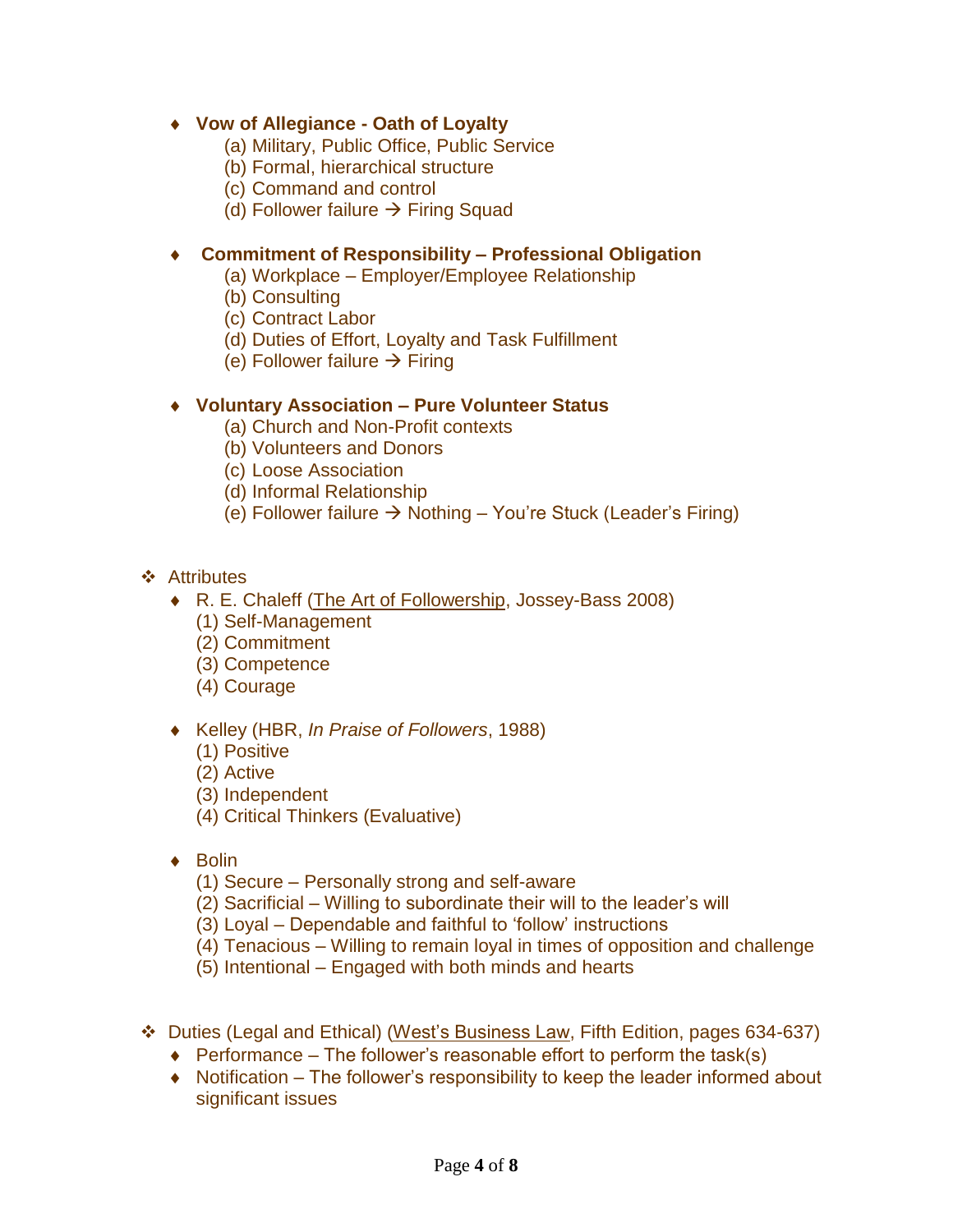- $\bullet$  Loyalty The follower's commitment to act in the best interest of the leader/organization as opposed to his or her best interest, or the best interest of a third party.
- Obedience The follower's commitment to obey all legal and clear instructions.
- $\triangle$  Accounting The follower's responsibility to keep records and show how the organization's money and materials were used.

## CRITICAL QUESTIONS

- ❖ Introduction
	- Contrary to popular belief, followers are not sheep. More and more, people (volunteers and donors) chose to follow intentionally and ask significant questions about whom they will follow. As ministry leaders we need to be able to answer these questions with authenticity and depth in order to lead in ways that are worthy of our followers' time, money and commitment.

→

#### Four Critical Follower Questions

**First, am I comfortable with the integrity of the leader?**

*"The cult of celebrity CEO gave way to a renewed appreciation of the leader as a steward of the collective treasure of his or her followers."* **Warren Bennis TAF**

- (1) We cannot look into someone's heart. But we can watch their behavior.
	- Do they cut corners?
		- Easy way or the right way?
	- Do they manipulate data?
		- Do they share only good facts? (Cherry pick information)
		- Do they hide negative numbers? (Bury numbers in mounds of data)
		- Do they only disclose partial information? (110% of bad news – Transparency)
	- Do they misuse or abuse power? Jeroboam (I Kings 12)
	- Do they seek wise counsel?
	- Do they seek glory for themselves alone?
	- Consistent Do they treat those without power, money and status the same as those with them? (Waitress)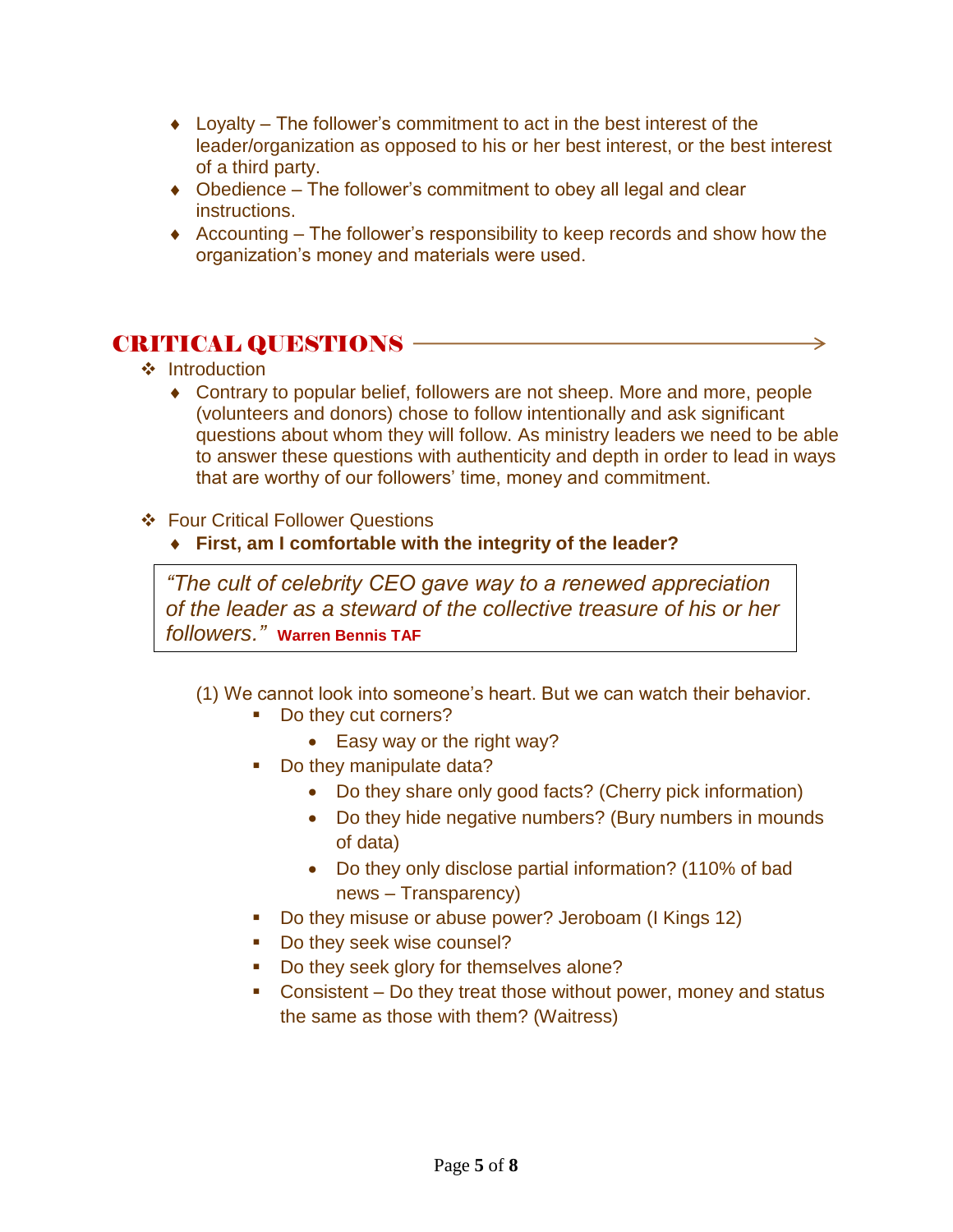- (2) Tim Kimmel's Six (Legacy of Love)
	- Faith: living out an awareness of God's presence, plan and power.
	- **Integrity: congruency between saying and doing.**
	- **Poise: a keen sense of the appropriate.**
	- Discipline: the ability to stay on task.
	- **Endurance: the ability to finish a task.**
	- Courage: ability to confront difficult issues.
- (3) What Fruit of the Spirit do you see evidenced in their lives what is missing?
	- Love, Joy, Peace, Patience, Kindness, Goodness, Faithfulness, Gentleness, Self-Control
- (4) If they are headed for an ethical cliff, cautious followers will not recklessly stampede with them. (Smashing Head Buffalo Jump)
- **Second, do they possess the competencies necessary to lead well in this context?**
	- (1) Despite persistent rumors to the contrary, great leaders are great managers.
	- (2) Leaders who are worthy of our followership do the right things (Leaders) and they do things right (Managers)!
	- (3) They don't do it all themselves, wise leaders find followers who can help and who contribute skill and strength to their movement. Often, better than the leader's skills and abilities.
	- (4) But they care well for:
		- **Time** 
			- Are they chronically late for meetings?
			- Do they miss deadlines?
			- Do they fritter away their days?
			- Or do they lead with appropriate rhythms of urgency and rest?
		- **Money** 
			- Do they generate the needed funds, pay their bills?
			- Do they spend wisely?
			- Do they provide margins for emergencies and ups and downs?
			- Do they maintain records well?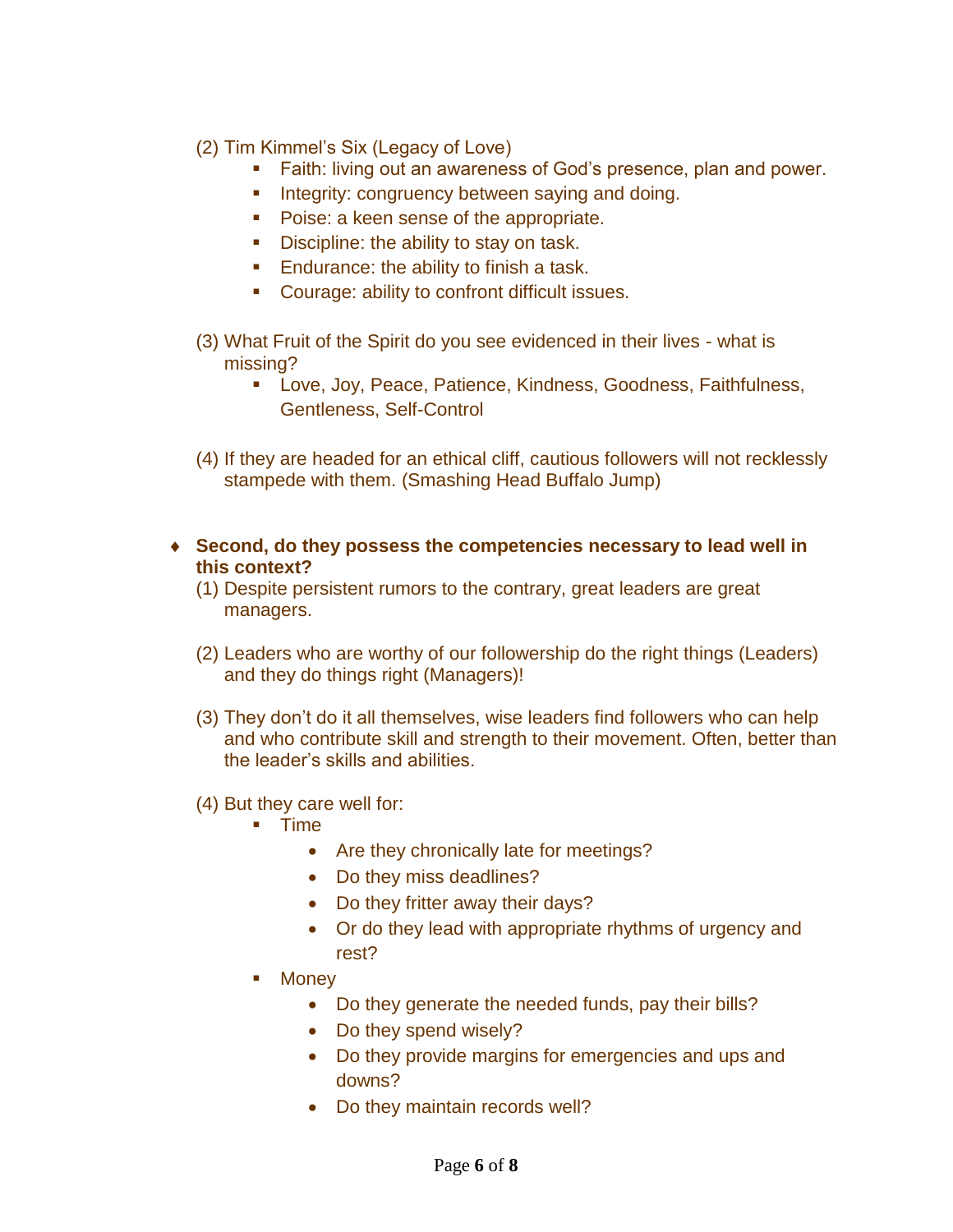- People
	- Do they treat people with respect?
	- Do they provide adequate instruction?
	- Do they allow followers to utilize their strengths?
	- Do they provide constructive feedback?
	- Do they share praise with those who have contributed to his or her success?
- **Other** 
	- Do they have a special skill or area of expertise that they have developed?
	- Do they share their gifts with others training and supporting others?

#### **Third, is the leader pursuing a worthy vision?**

*The non-toxic leader articulates a vision that elicits the best in his or her followers, from integrity, altruism and compassion, to creativity and imagination."* **Jean Lipman-Blumen TAF page 188-189** 

- (1) Leaders, by definition, are going somewhere.
	- **Where is it, they are going?**
	- Do you want to go there too?
	- Is the vision big enough?
	- Is the vision significant enough?
	- Is the vision worthy of your time and energy?
- (2) Wise followers insist on knowing where the leader is heading.
	- **Heads AND hearts should resonate with the leader AND the vision.**
- (3) We are only given one life, therefore, every commitment we make means we are abandoning several other alternatives.
	- **Opportunity Cost. What are we giving up?**
	- Is this the highest and best investment of my life?
- (4) Followers make major sacrifices and invest their time, money, and energy in causes bigger than themselves. Therefore, cautious followers make sure the leader's vision is worthy of their sacrifices.

#### **Fourth, am I following with my head and my heart?**

- (1) Emotional bonds put filters on our eyes that (Sunscreen Illustration)
	- **Minimize the negative aspects of a leader**
	- Allowing only the good traits to be seen clearly
- (2) Cautious followers allow their hearts to resonate with the dreams of the leader